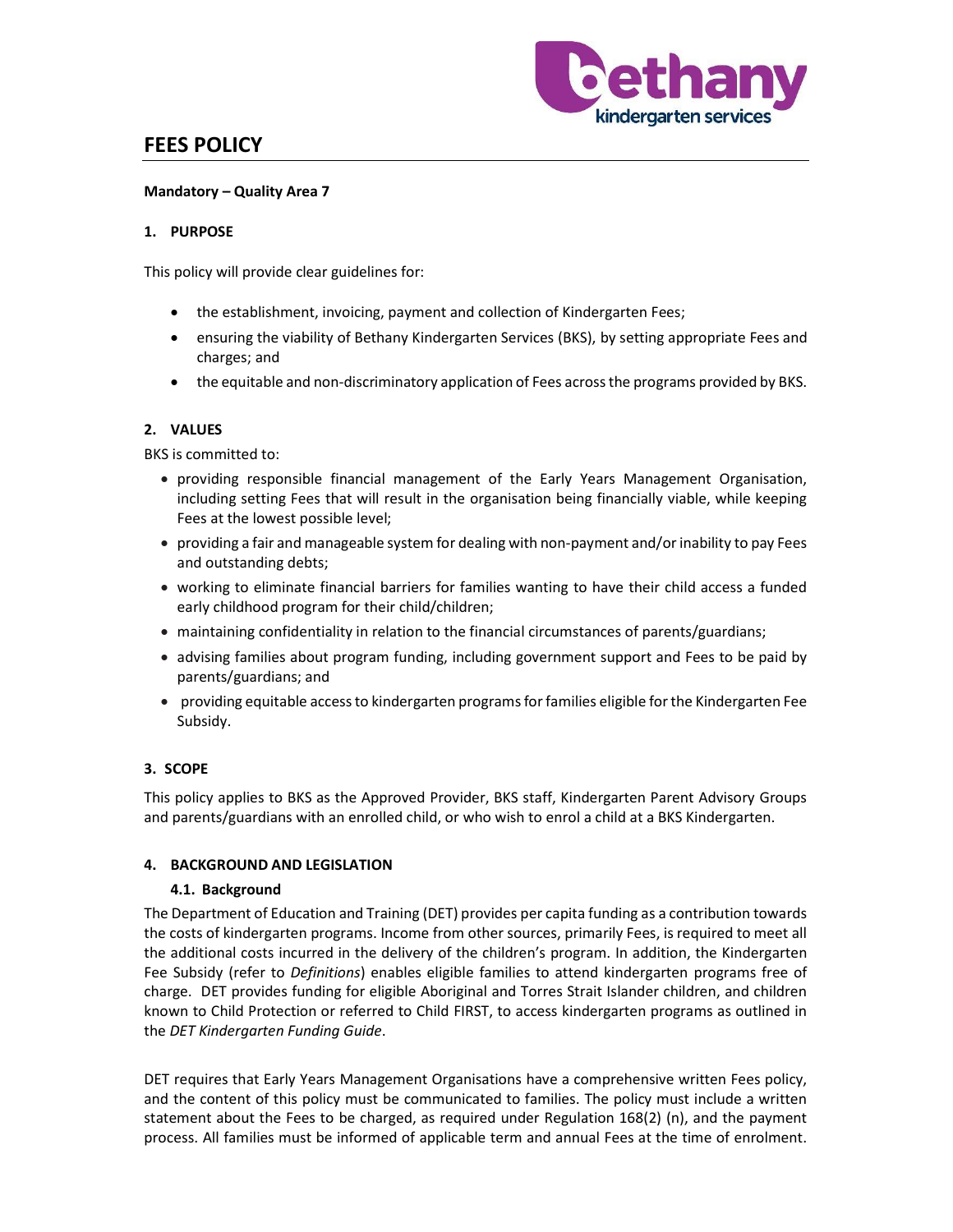Services must also advise eligible families of the Kindergarten Fee Subsidy arrangements. The Fees charged must comply with the Kindergarten Fee Subsidy – Fees Policy and be responsive to the local community and the viability of the organisation. The DET Kindergarten Funding Guide outlines the criteria to be covered in the policy.

# 4.2. Legislation and Standards

Relevant legislation and standards include but are not limited to:

- Charter of Human Rights and Responsibilities 2006 (Vic);
- Child Wellbeing and Safety Act 2005 (Vic);
- Disability Discrimination Act 1992 (Cth);
- Education and Care Services National Law Act 2010;
- Education and Care Services National Regulations 2011: Regulation 168(2)(n);
- Equal Opportunity Act 2010 (Vic);
- Family Assistance Legislation Amendment (Child Care Rebate) Act 2011;
- National Quality Standard, Quality Area 7: Leadership and Service Management Standard 7.3: Administrative systems enable the effective management of a quality Service.

The most common amendments to listed legislation can be found at: Victorian Legislation- Victorian Law Today: http:/www.legislation.vic.gov.au Commonwealth Legislation –ComLaw: http:/www.comlaw.gov.au

# 5. DEFINITIONS

The terms defined in this section relate specifically to this policy.

Approved Provider: An individual or organisation that has been approved by the DET as fit and proper (in accordance with Sections 12, 13 and 14 of the National Law) to operate one or more education and care services. BKS is the Approved Provider for all BKS Services.

Bethany Kindergarten Services: the Approved Provider as defined above.

Bethany Kindergarten Services Central Support: The centralised administration and support team with overarching responsibility for the delivery of BKS Kindergarten programs.

Early Years Management Organisation: Bethany Kindergarten Services (BKS)

DET: Department of Education and Training.

Early Start Kindergarten: A funding program that enables three-year-old Aboriginal and Torres Strait Islander children, and children known to Child Protection or referred to Child FIRST to attend an additional kindergarten program that is planned and delivered by an early childhood teacher for a specific number of hours. Details are available at https://www.education.vic.gov.au/parents/Pages/default.aspx

Fees Policy: this policy as amended from time to time.

Fees: The contribution made by parents or guardians of the Kindergarten children to the cost of the program provided to the Kindergarten children.

Kindergarten Children: The children enrolled and attending at the Service.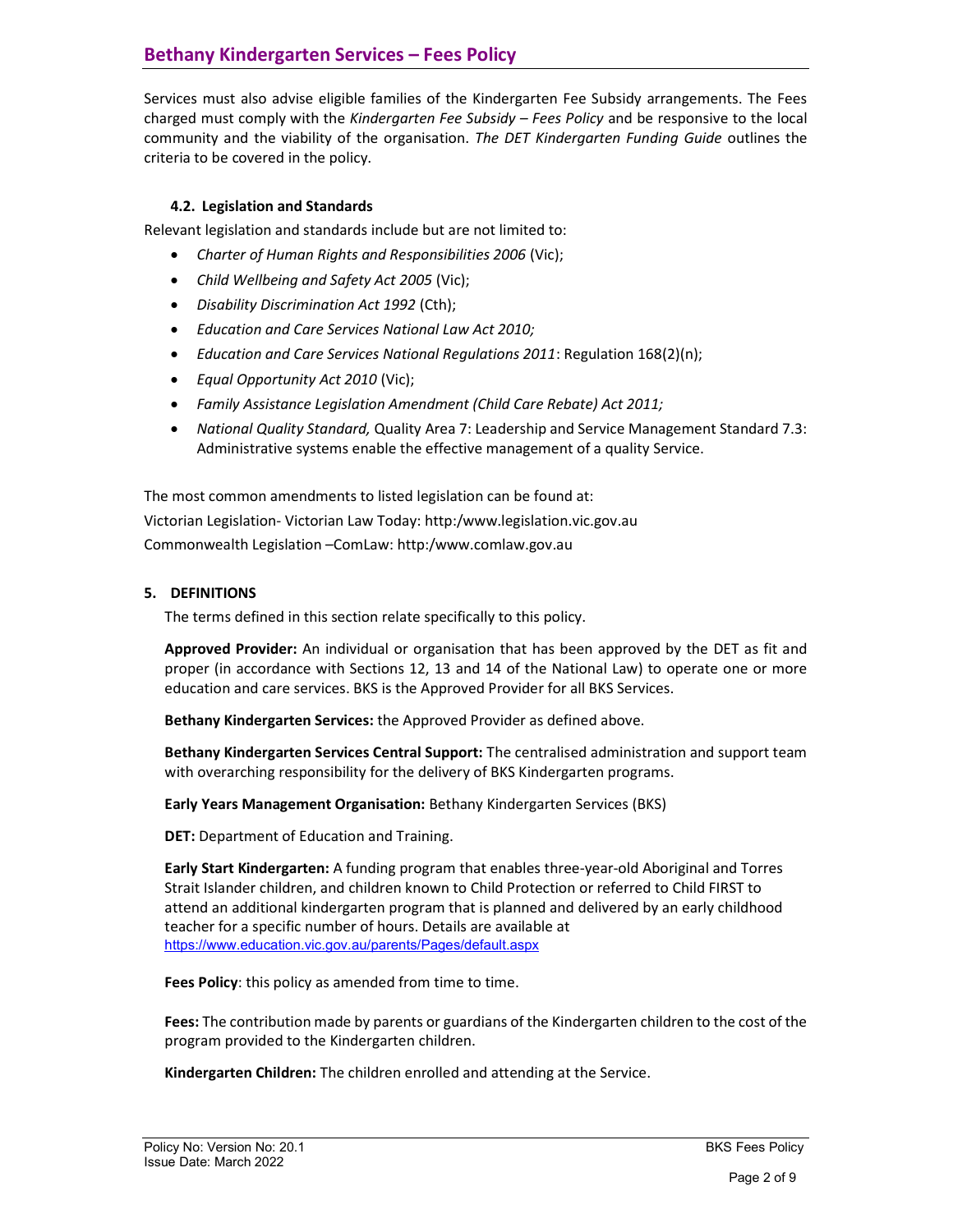Kindergarten Parent Advisory Group: The group established by parents of the Kindergarten children at each Service.

Kindergarten Acceptance Deposit: A charge to secure a place that has been offered in a program at the service. This is deducted from Kindergarten term Fees.

Kindergarten Fee Subsidy (KFS): A state government subsidy paid directly to BKS to enable eligible families to attend a funded kindergarten program free of charge.

Kindergarten Registration Fee: A non-refundable contribution to administrative costs associated with the processing of a child's enrolment application for a place in a program at the Service.

Late collection charge: A charge that may be imposed by BKS as the Approved Provider when parents/guardians are late to collect their child/children from the program (refer to Attachment 1 – Fee information for families).

Nominated Supervisor: A person who has been nominated by the Approved Provider of the Service under Part 3 of the Act to be the Nominated Supervisor of that service, and who has consented to that nomination. The Nominated Supervisor has day-to-day responsibility for the Service in accordance with the National Regulations. All Services must have a Nominated Supervisor.

Regulation: The Education and Care Services National Regulations 2011

Responsible Person: An educator who consents to being placed in day-to-day charge of the Service.

Service: An associate member kindergarten of BKS.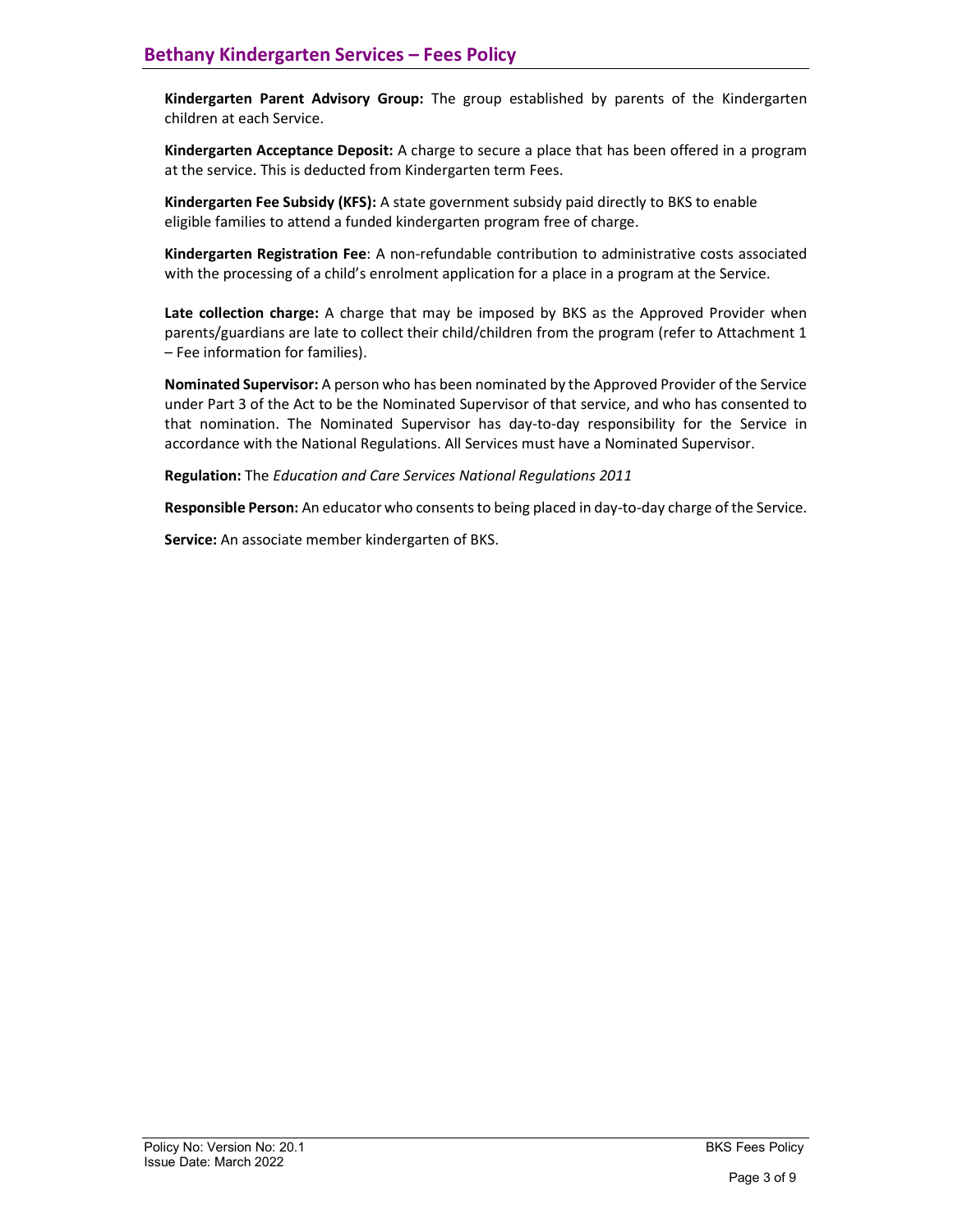## 6. SOURCES AND RELATED POLICIES

- 6.1. Sources
- DET Kindergarten Funding Guide

### 6.2. Service policies

- Complaints and Grievances Policy
- Delivery and Collection of Children Policy
- Enrolment and Orientation Policy
- Inclusion and Equity Policy
- Privacy and Confidentiality Policy

## 7. POLICY & PROCEDURES

#### BKS as the Approved Provider is responsible for:

- Developing and reviewing the BKS budget to determine fee income requirements;
- setting the Fees for all BKS Services;
- developing a Fees Policy that balances the parent's/guardian's capacity to pay Fees, while providing a high-quality program and maintaining organisational viability;
- implementing and reviewing the Fees Policy in line with the requirements of DET Kindergarten Funding Guide
- **ensuring that this Fees Policy is based on the principles of the Kindergarten Fee Subsidy;**
- considering any issues regarding Fees that may be a barrier to families enrolling at BKS and removing those barriers wherever possible;
- reviewing the number of families experiencing financial hardship and the effectiveness of the procedures for late payment and support offered;
- considering options for payment when affordability is an issue for families;
- providing all parents/guardians with access to a statement of Fees and charges (refer to https://bethanykindergartens.org.au/) upon enrolment of their child, and ensuring that the Fees Policy is readily accessible to families (Regulation 171);
- requiring all parents/guardians to agree to pay Fees via agreement in the kindergarten enrolment form;
- providing all relevant information and maintaining relevant documentation regarding those with entitlement to concessions;
- collecting and recording all Fee payments;
- complying with the BKS Privacy and Confidentiality Policy regarding financial and other information received, including in relation to the payment/non-payment of Fees; and
- notifying parents/guardians within 14 days of any proposed changes to the Fees charged or the way in which the Fees are collected (Regulation 172(2)).

#### The Nominated Supervisor and Responsible Person are responsible for:

- communicating this policy and payment options to families;
- complying with the BKS Privacy and Confidentiality Policy regarding financial and other information received, including in relation to the payment/non-payment of Fees;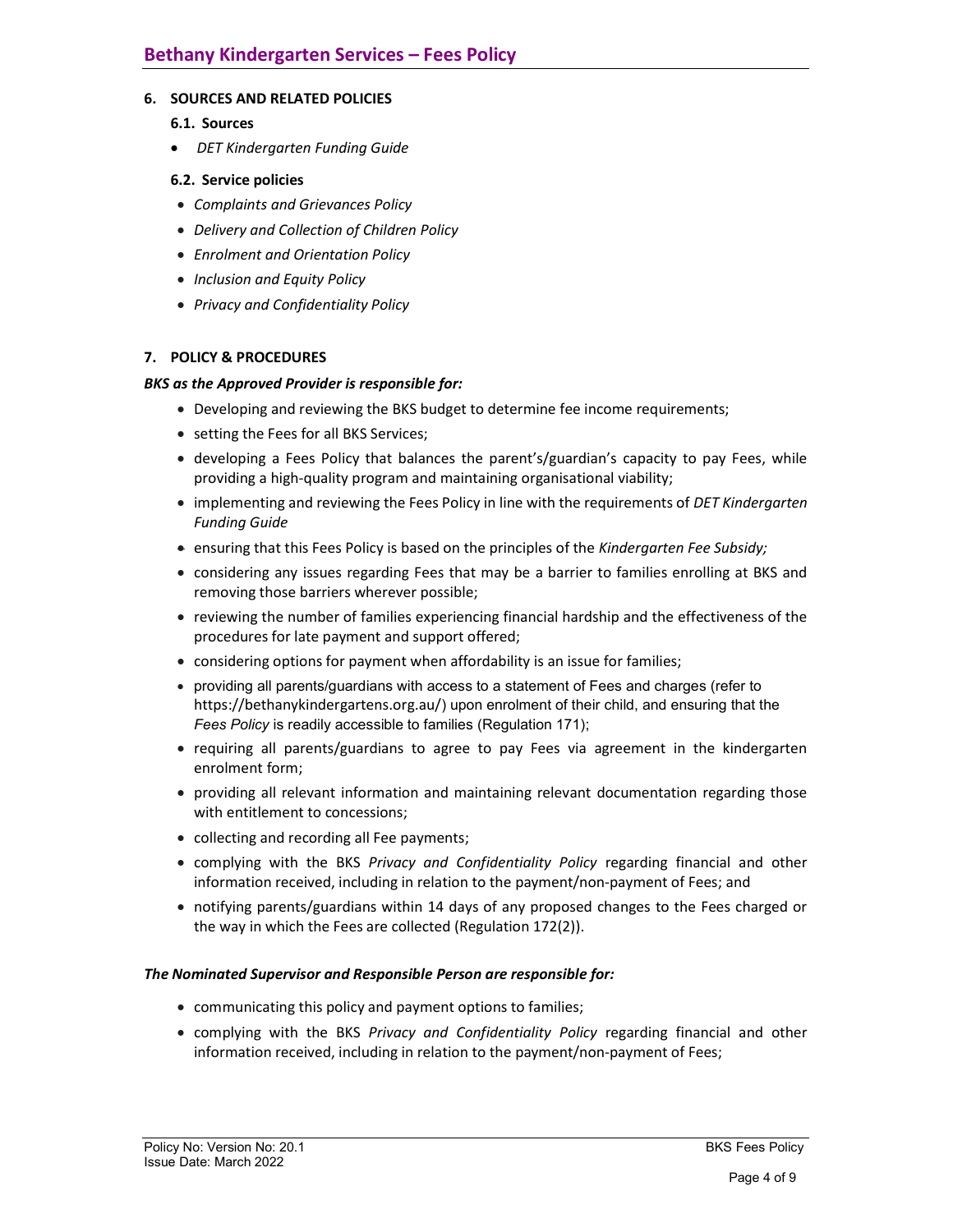## All BKS staff are responsible for:

- informing BKS as the Approved Provider of any complaints or concerns that have been raised regarding Fees at the Service;
- referring parents/guardians questions in relation to this policy to BKS Central Support as the Approved Provider; and
- when required assisting the Approved Provider, in sighting supporting documentation for access to the Kindergarten Fee Subsidy.

#### Parents/guardians are responsible for:

- paying Fees by the due date;
- ensuring BKS have current contact details;
- providing the required documentation to enable BKS to claim the Kindergarten Fee Subsidy for eligible families (refer to Attachment 1 – Fee Information for Families);
- notifying BKS as the Approved Provider if experiencing difficulties with the payment of Fees; and
- reading the attached documentation (refer Attachment 1: Fee Information for Families).

## 8. EVALUATION

In order to assess whether the values and purpose of this Policy have been achieved, BKS as the Approved Provider will:

- monitor the implementation of, compliance with and complaints about this Policy;
- keep the Fees Policy up to date with current legislation, research, policy and best practice; and
- revise the Fees Policy and the procedures set out in the Fees Policy as required.

#### 9. ATTACHMENTS

Attachment 1: Fee Information for Families.

#### 10. AUTHORISATION

This policy was adopted by the Bethany Kindergarten Services Board in July 2018

#### NEXT REVIEW DATE 1 JAN 2023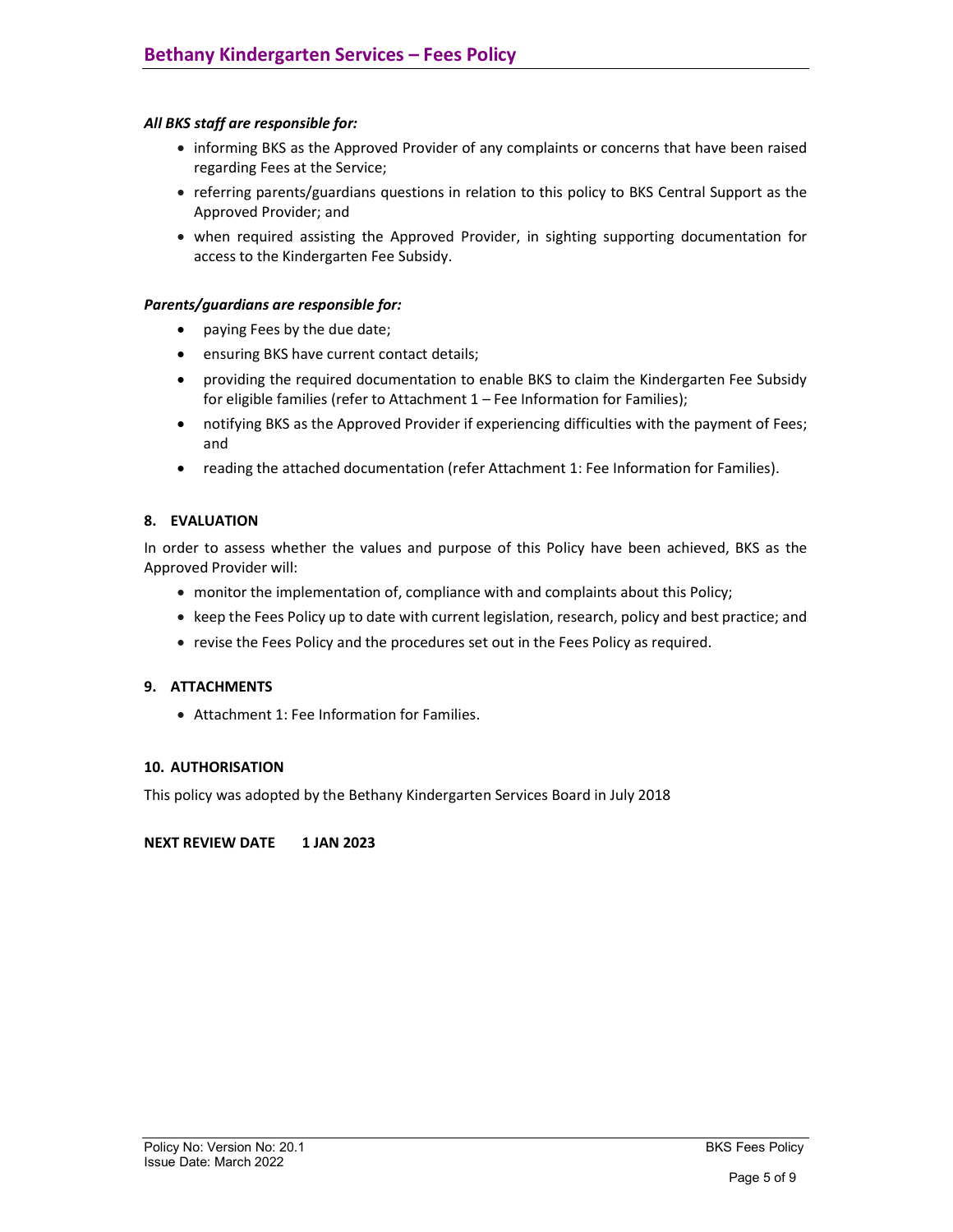## ATTACHMENT 1: FEE INFORMATION FOR FAMILIES

## 1. Why are Fees necessary?

The Department of Education and Training (DET) provides per capita funding as a contribution toward the costs of providing kindergarten programs. BKS meets the balance of costs through charging Fees. DET provides a Kindergarten Fee Subsidy (refer below) that enables children from eligible families to attend kindergarten programs free of charge. DET also provides funding to assist eligible Aboriginal and Torres Strait Islander children, and children known to Child Protection or referred to Child FIRST, to access additional kindergarten programs. Kindergarten Fees are compulsory and must be paid by the due date. BKS provides a range of support options to parents/guardians experiencing difficulty with payment of Fees.

# 2. How Fees are set?

The BKS Board sets Fees each year for the programs offered by BKS services, taking into consideration:

- financial viability of BKS Kindergartens and the Early Years Management Organisation;
- the level of government funding provided for the program, including the per capita and Kindergarten Fee Subsidy;
- availability of other income sources, such as grants;
- Fees charged by similar services in the area;
- capacity of parents/guardians to pay Fees;
- requirements of the DET Kindergarten Funding Guide; and
- reasonable expenditure in meeting the agreed program quality and standards.

## 3. Are there other Kindergarten Charges?

- Kindergarten Registration Fee: BKS charges an administration fee to register a child for kindergarten. This fee is not charged to families who have provided BKS with evidence of being eligible for a Kindergarten Fee Subsidy.
- Kindergarten Acceptance Deposit: BKS charges a fee for families accepting a kindergarten place. This fee is deducted from Kindergarten Term Fees. Families accepting a place who have provided BKS with evidence of being eligible for a Kindergarten Fee Subsidy are not required to pay the kindergarten acceptance deposit.
- Late Collection Charge: The BKS Board reserves the right to implement a late collection charge when parents/guardians are frequently late in collecting a child from the service. This charge will be set at a level determined by the BKS Board.
- Levies: BKS does not charge families any additional levies.

#### 4. Fundraising

Fundraising may be undertaken by Kindergarten Parent Advisory Groups to pay for additional items for the Service. The participation in fundraising is voluntary. The BKS Parent Advisory Group Partnership Agreement provides further information regarding fundraising activity.

#### 5. Subsidies

#### 5.1 Kindergarten Fee Subsidy

The State Government provides a Kindergarten Fee Subsidy to eligible families. Eligibility conditions can be found on the DET website. Families who are currently eligible for the Kindergarten Fee Subsidy include those where: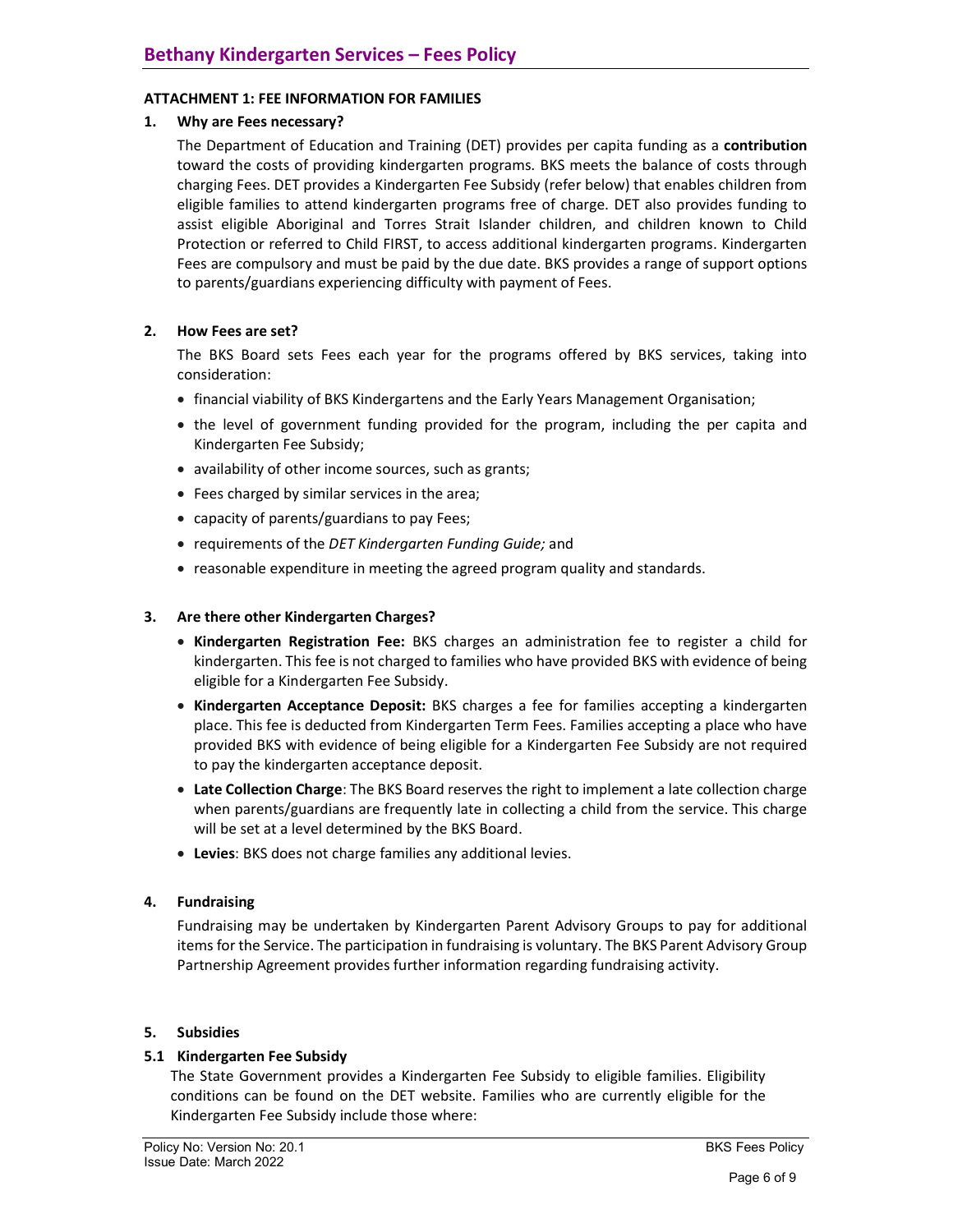- the child is identified by a parent, carer or legal guardian as an Aboriginal and/or Torres Strait Islander
- the child individually holds, or has a parent or guardian who holds one of the following:
	- a Commonwealth Health Care Card;
	- a Commonwealth Pensioner Concession Card;
	- a Department of Veterans' Affairs Gold Card or White Card;
	- Refugee visa (subclass 200);
	- In-country special Humanitarian visa (subclass 201);
	- Global Special Humanitarian concern visa (subclass 202);
	- Temporary Humanitarian concern visa (subclass 786);
	- Protection visa (subclass 866);
	- Emergency Rescue visa (subclass 203);
	- Woman at risk visa (subclass 204) or
	- Bridging visas A-E;
	- The child is identified on their birth certificate as being multiple birth child (triplets or more).

Supporting documentation must be sighted by BKS as the Approved Provider on acceptance of a place or during the year if a family becomes eligible for a Kindergarten Fee Subsidy or a concession card expires. It is the responsibility of the family to provide this information to BKS. Families are eligible for the Kindergarten Fee Subsidy for the full term in which their concession is valid.

# 5.2 Early Start Kindergarten Grants

Three-year-old Aboriginal and Torres Strait Islander children and children known to Child Protection or referred to Child FIRST are eligible to attend Early Start Kindergarten. This is an additional funded early childhood program that is planned and delivered by a qualified early childhood teacher free of charge. BKS receives funding for children who meet the eligibility criteria. Contact BKS Enrolments for further information.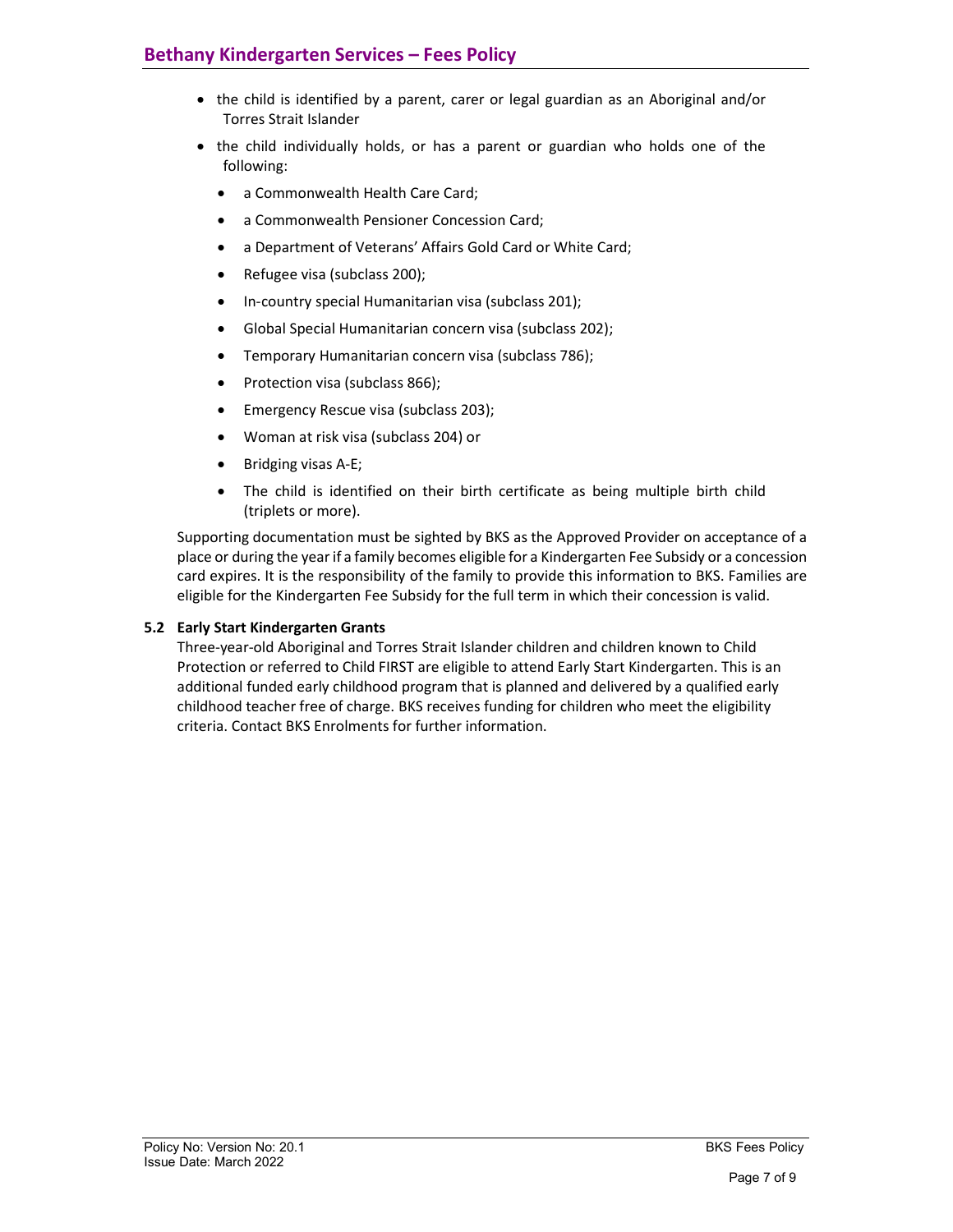## 6. Invoicing and Payment of Fees

The BKS Board will regularly review payment options and procedures to ensure that they are inclusive and sensitive to families' cultural and financial situations.

Kindergarten Term Fees will be invoiced to parents/guardians. Each term's fee must be paid by the date indicated on the invoice(s). Invoices and any subsequent statements will be accompanied with payment instructions.

Families may choose from the following payment options:

- self-managed banking transfers;
- credit card;
- cash/cheque
- direct debit instalments (Credit or Debit card); or
- Centrepay instalments.

Fees are due in advance of attendance, as indicated for each Term on the invoice(s). The first term's Fees must be received in full, or an approved payment plan must be in place through Direct Debit, Centrepay or an agreed arrangement, prior to a child commencing at a service.

For children enrolled after the commencement of a Term, fees will be charged at a pro-rata rate from the date of confirmed Acceptance.

Parents/guardians experiencing difficulty in paying Fees are requested to contact BKS Central Support to discuss an agreed payment plan.

The Privacy and Confidentiality Policy of BKS will be complied with at all times in relation to a family's financial/personal circumstances.

#### 7. Support Services

Families experiencing financial hardship may benefit from accessing family support services. Information on these services is available from BKS.

#### 8. Summary of Fees and Charges

An outline of current BKS fees and charges can be accessed at the BKS website.

https://bethanykindergartens.org.au/

#### 9. Overdue Fees

If Fees are not paid by the due date a reminder will be sent to parents/guardians. Where payment is still not received within a further two weeks, BKS will contact families to discuss payment options; including:

- continuing to work with families to resolve the debt through an extended payment plan;
- employing the services of a debt collector to recover unpaid fees through legal action;
- where a debt collector is appointed it may be the responsibility of families to pay the costs incurred by BKS in appointing the debt collector.

#### 10. Notification of fee changes during the year

Parents/guardians will be notified one term in advance of any fee increase and will be offered the option to request a payment plan.